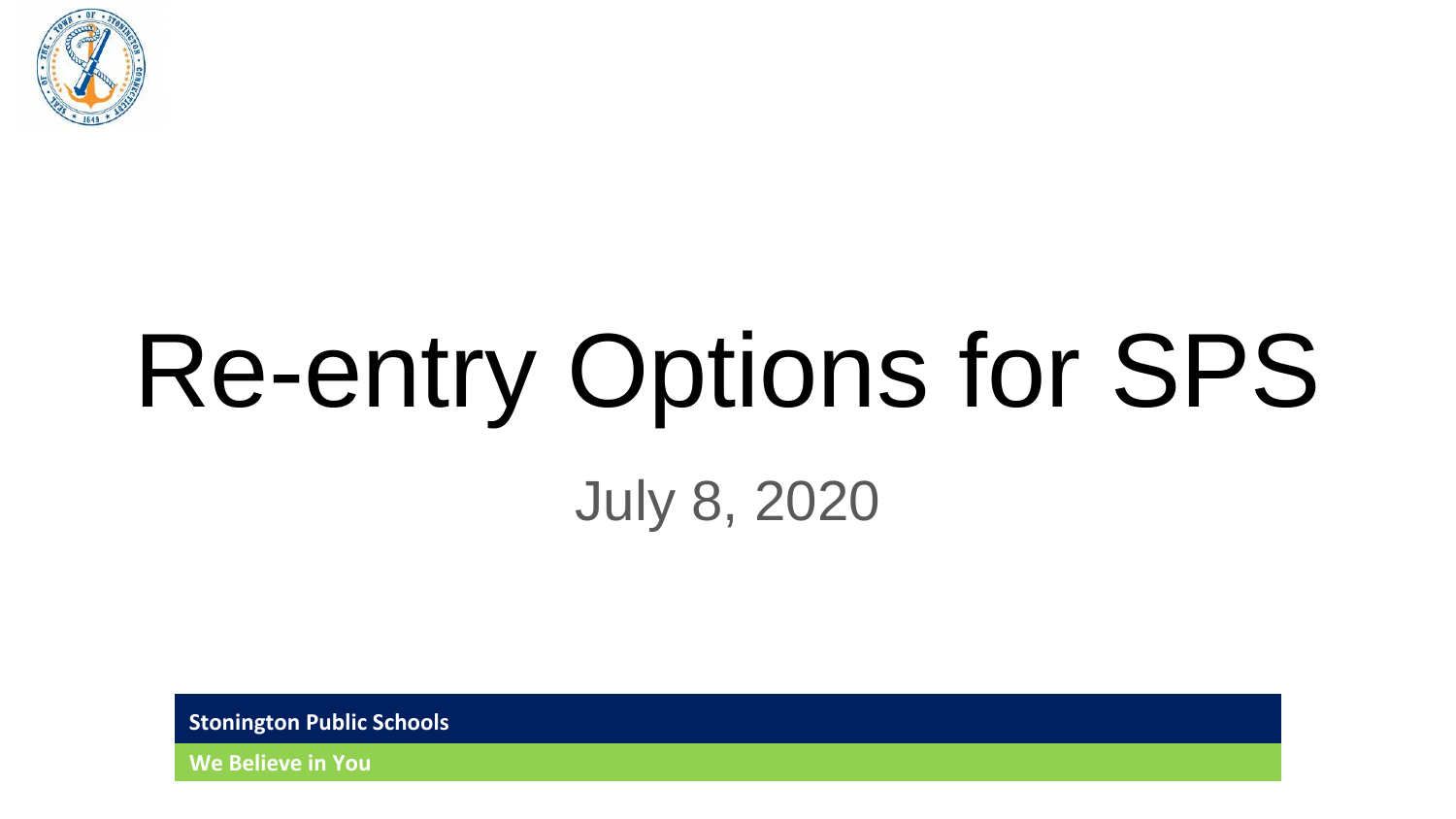

### Parameters that must be considered

- Creating a safe learning environment for all:
	- Social Distancing
		- Classroom makeup
			- CDC (6 ft) or American Pediatrics Guidelines (3-6ft), CT SDE "Do your best"
		- **Hallways/Common Areas**
		- **Lunchroom**
		- Lavatories
	- Standardized PPE Protocols
	- Contact Tracing Requirements
	- Decision tree for managing confirmed cases or suspected cases for students/adults
	- **Must have the capability to seamlessly transition to Full Distance Learning Plan (DLP)**

#### **Stonington Public Schools**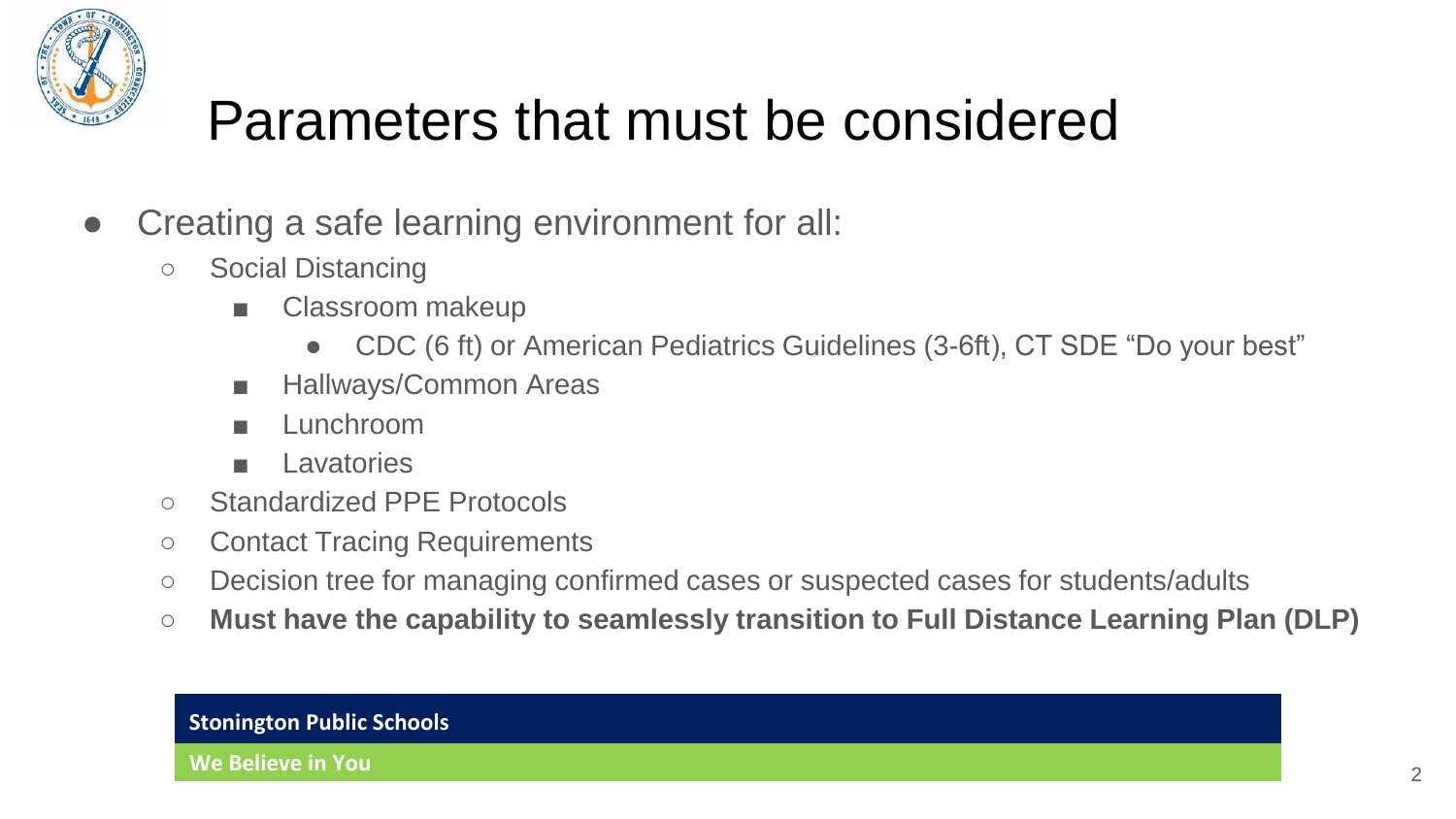

# Mitigation Strategies:

- Mitigation strategies will rely mostly on mitigation strategies of masks, handwashing/sanitizing and maintaining cohorts of students. There are very few options to completely spread students out. There are not enough classrooms to space students at 6' even if we create temporary classrooms in the large spaces like the cafeteria, gym, and library.
- Each classroom will be reorganized to maximize floor space for distancing. Extra bookshelves and furniture will be removed. Desks will be reorganized into spaced rows, etc.
- Priority will be made for In School learning at the elementary level. Middle School and High School may have more distance learning options.
- Lunch service is the biggest challenge
- Required training for staff and students on PPE, hygiene, and safety protocols.

#### **Stonington Public Schools**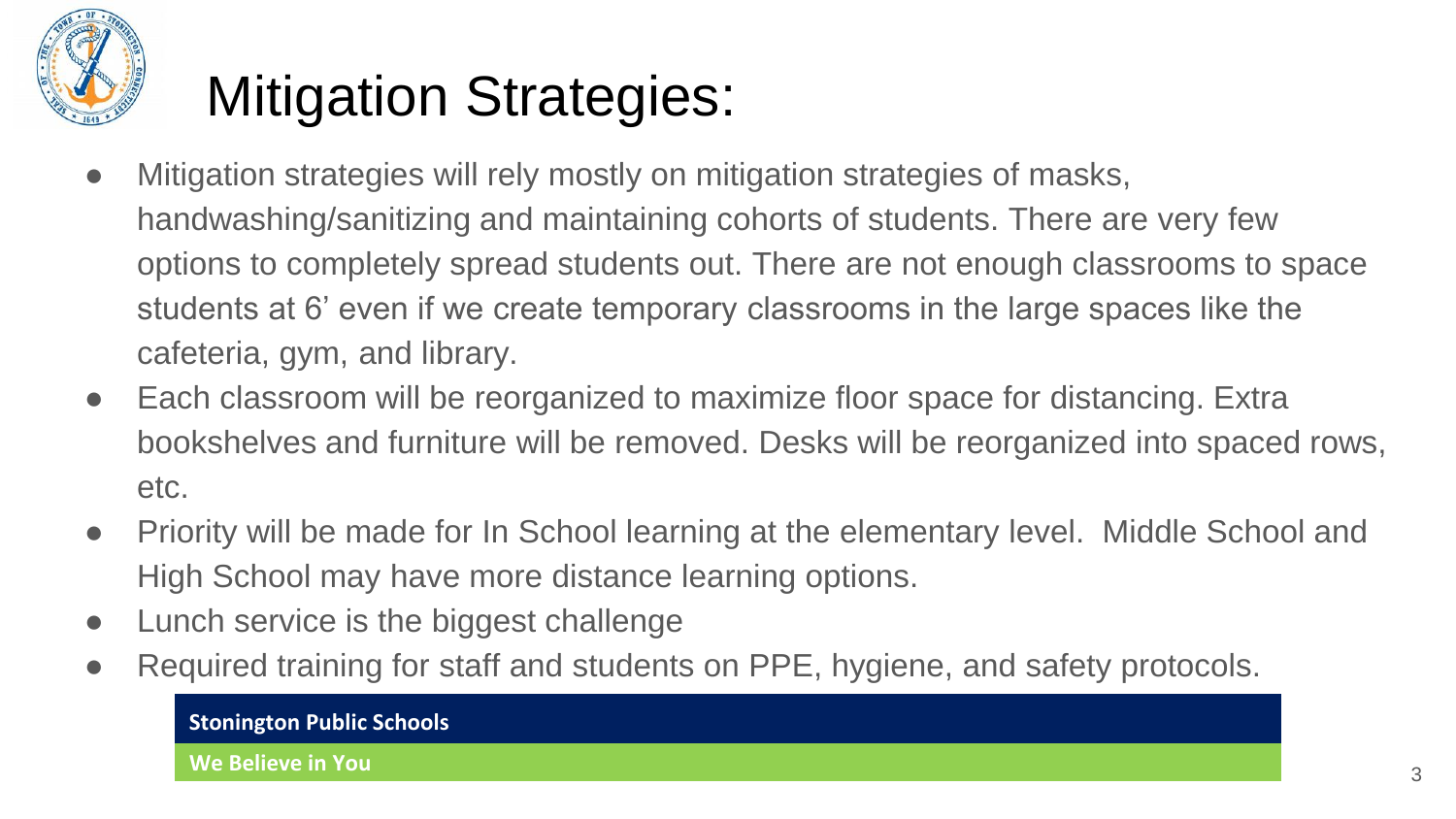

# Lunch Mitigation Strategies

- Lunch in rooms would require food service to create "cart service" to rooms and will also require additional paraprofessional hours to supervise each classroom during lunch
- Mixed location lunches some students in classrooms, some socially distanced in cafeteria - reduces additional paraprofessional hours needed
- Multiple location lunches cafeteria, library, and gym all used as lunch locations - further reduces additional para hours but does not eliminate the need for more lunch supervision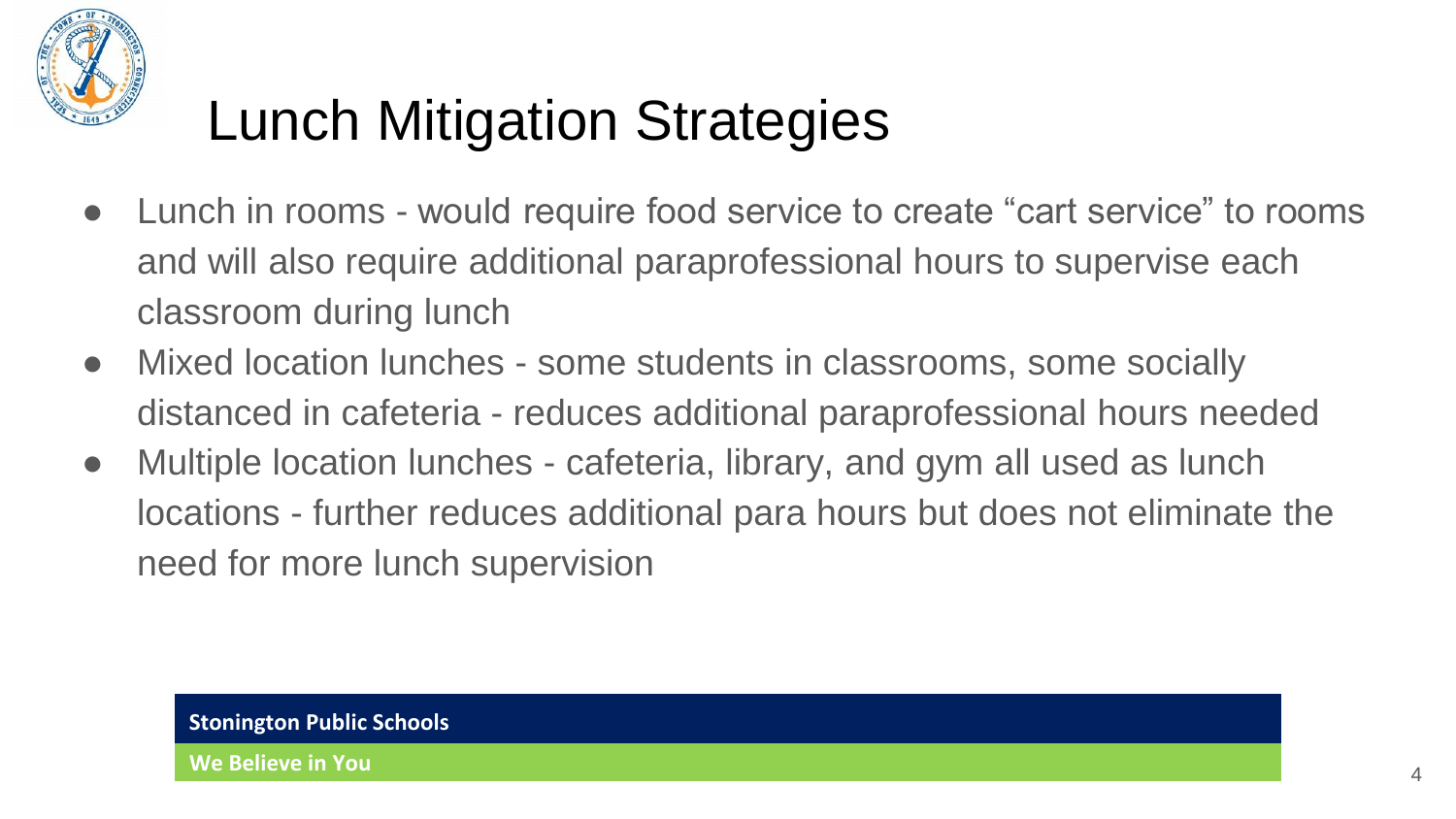

### Preventative Measures for Adults

- Adults will be asked to socially distance from one another and/or wear masks throughout the school day.
- All adult meetings during the school day socially distanced and limited in participants
- Any full staff meetings will be held virtually
- Other meetings like PPTs will be held virtually when appropriate
- Other adults visiting the building will be restricted (outside presenters,volunteers, etc.)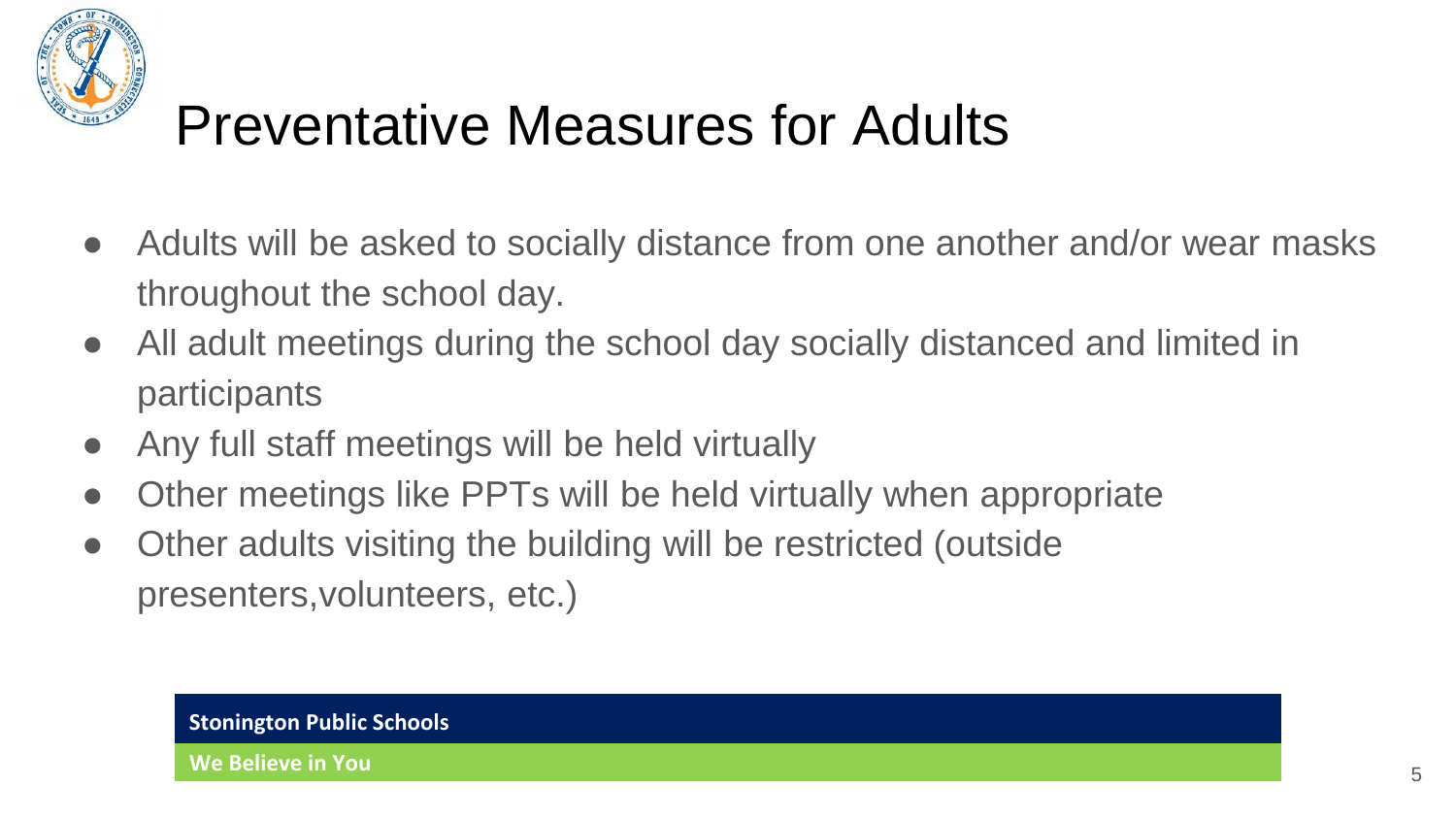

# Potential Financial Impacts:

- Financial impacts will be dictated by what options are chosen for each school.
- Social Distancing impacts for all plans will result in:
	- Additional supervision (substitutes, paras, hallways, cafeteria, recess)
	- Additional materials and manipulatives (no sharing of supplies)
- **PPE Costs** 
	- Masks
	- Cleaning supplies
	- Barriers for some spaces if social distancing can not occur
	- Gloves
	- Signage
- Additional Support at Arrival and Dismissal
	- Crossing guards, police, or additional staff hired to help with managing increased number of parent pick up and drop off.

### **Stonington Public Schools**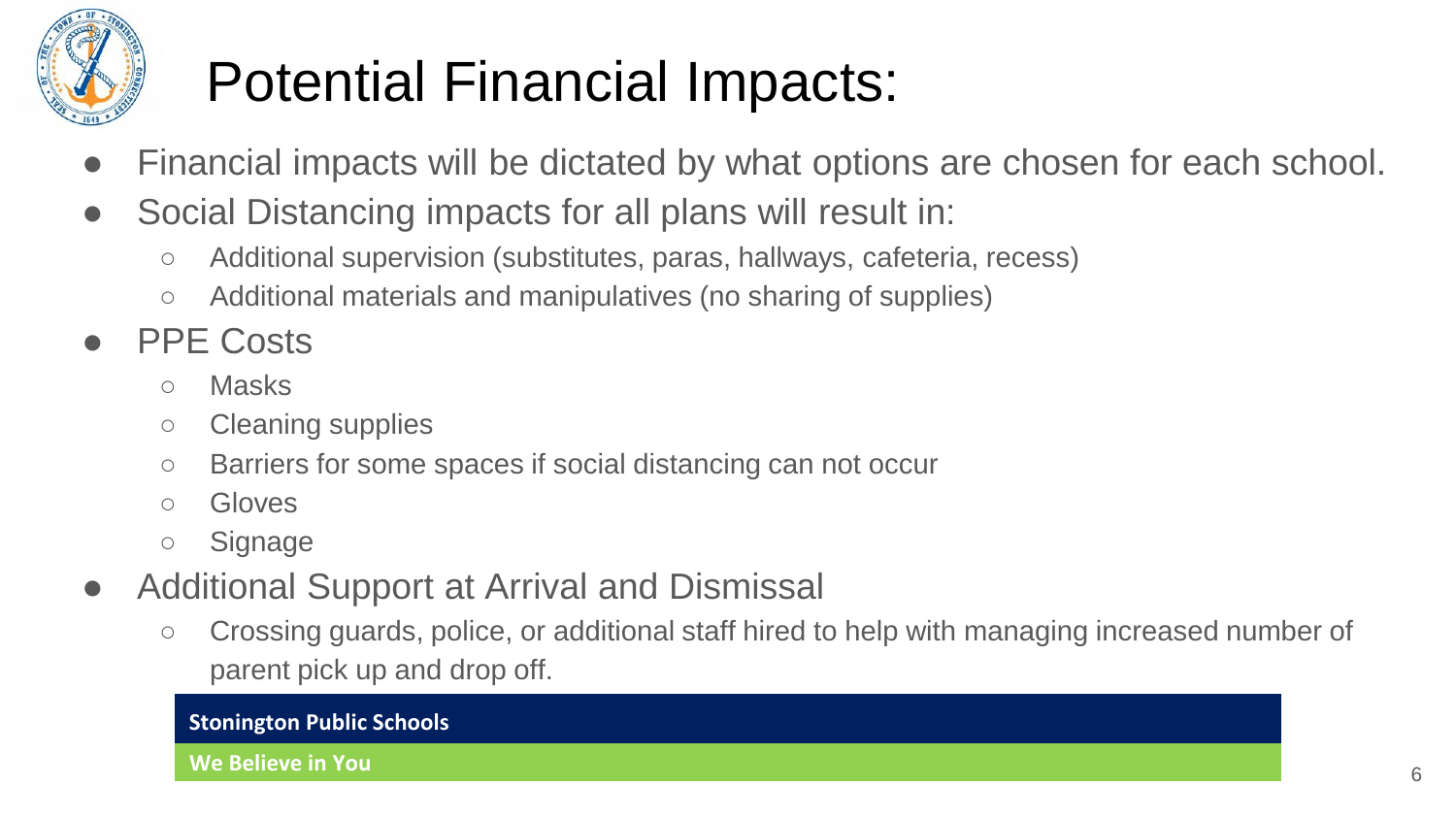

# Transportation Impacts

- Masks must be worn at bus stops, on the bus, and transitioning into the building.
- Assigned seating (with family members if possible)
- No bus changes (students can only ride one bus to and from school).
- **Hand sanitizer available**
- Depending on the model chosen, transportation to additional sites may need to be added for elementary students (if using multiple sites)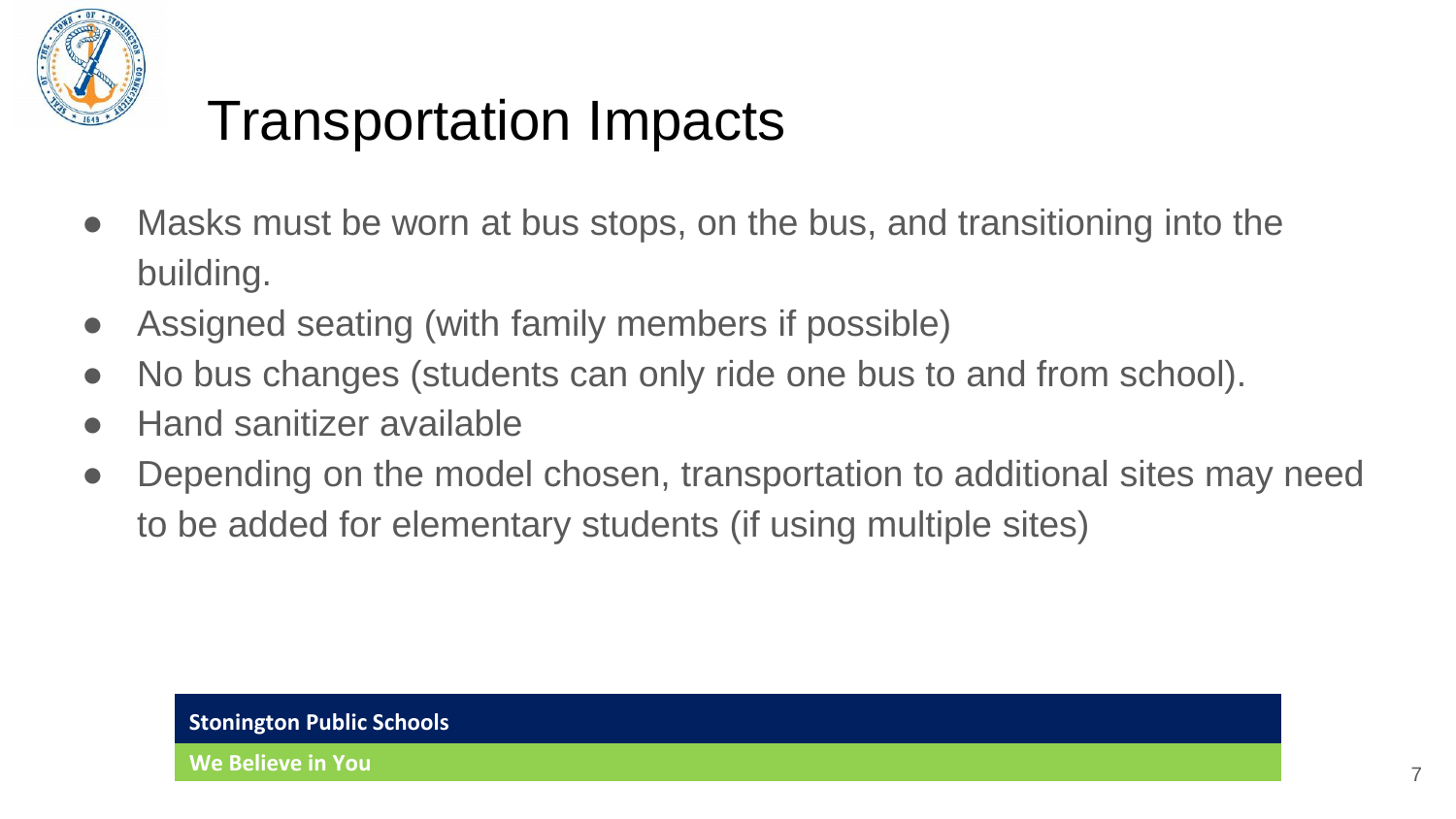

### Parameters that must be considered

- What are the unknowns?
	- Student or staff member tests positive
	- Staff members who are medically compromised
	- Students who are medically compromised
	- Staff members who fit categories identified by the CDC or need to care for dependents
	- Families who choose At-Home Learning
	- Changing limitations from CDC/American Pediatrics Association
- What happens if our regional transmission rate changes?
	- Low operating a full capacity
	- Moderate operating at a reduced capacity using a hybrid model
	- High fully distance learning
- **Surveys**

**Stonington Public Schools**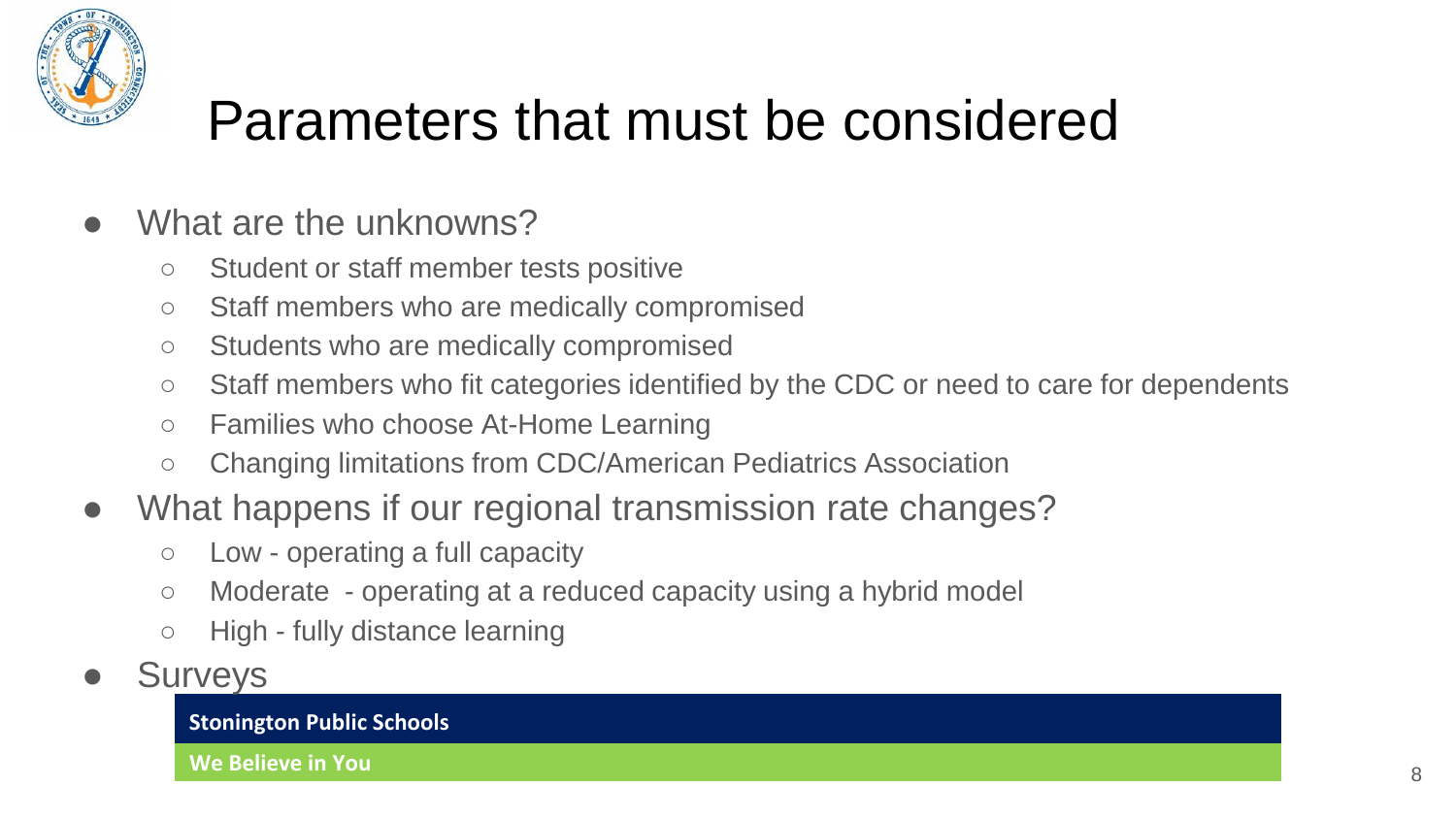

| <b>Plan</b>   | <b>Description</b>                                  |                                                                                                                                                                                                                                                                                                |  |
|---------------|-----------------------------------------------------|------------------------------------------------------------------------------------------------------------------------------------------------------------------------------------------------------------------------------------------------------------------------------------------------|--|
| <b>COHORT</b> | Students would<br>stay with their<br>COHORT all day | Minimizes potential exposure as students would stay in one room and<br>teachers would travel<br>Focus on core classes.<br>Would eliminate elective choice or most electives would be virtual.<br>(e.g. students would be on a laptop getting their electives in a distance<br>learning format. |  |

### **Stonington Public Schools**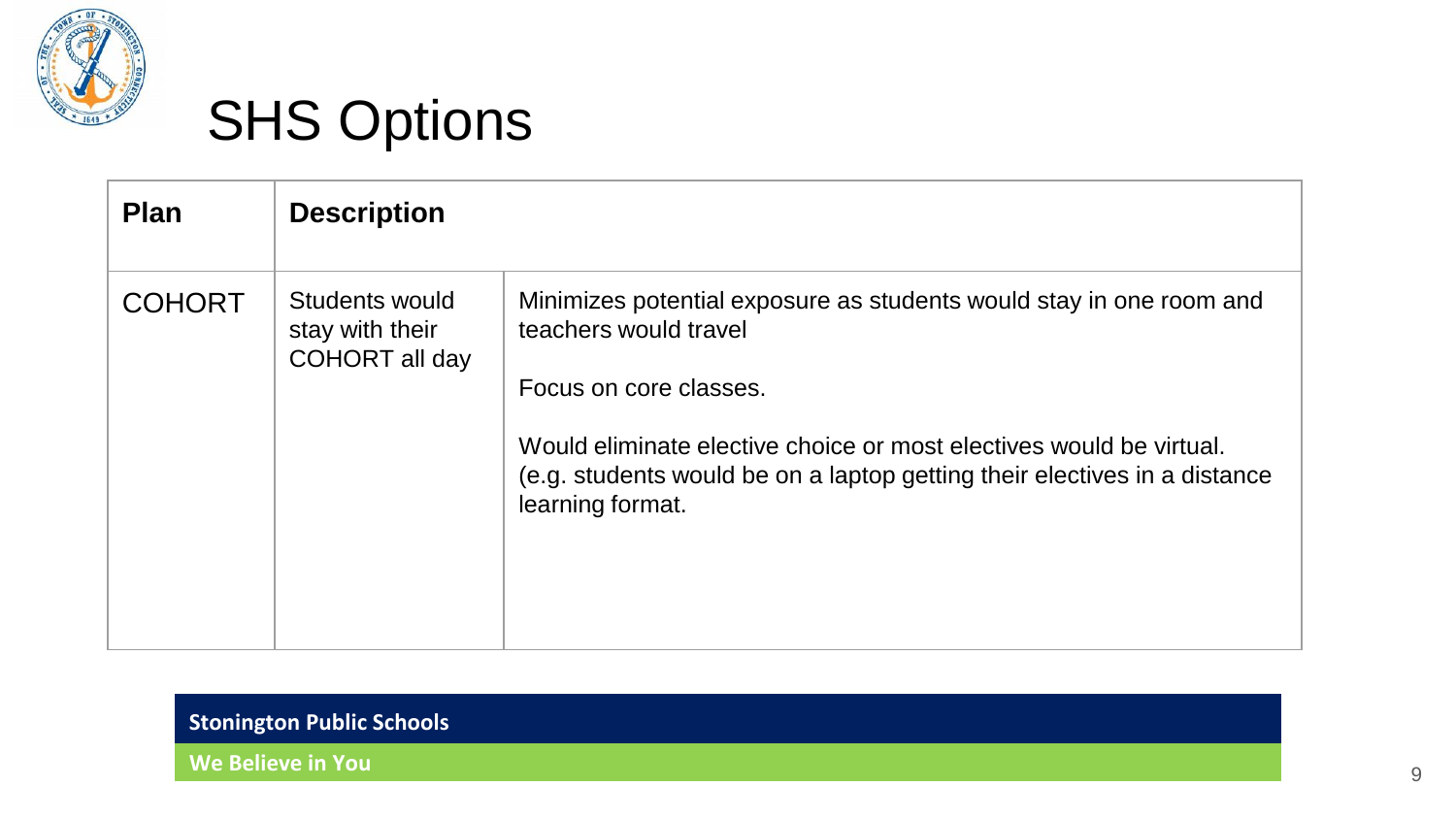

| <b>Plan</b>                                                                      | <b>Description</b> |                                                                                                                                                                                                                           |
|----------------------------------------------------------------------------------|--------------------|---------------------------------------------------------------------------------------------------------------------------------------------------------------------------------------------------------------------------|
| Regular<br><b>Schedule</b><br>Students would<br>receive normal block<br>schedule | Phase 1            | SEAMLESS TRANSITION TO DLP.<br>All students are in the building. Building specific safety guidelines. (PPE, traffic<br>scheme, cafeteria).<br>Ideal when region is at a low transmission metric.                          |
|                                                                                  | Phase 2<br>Phase 3 | 50% of students are in the building. A/B day but only half come in each day.<br>Implemented when regional transmission metrics reach a predetermined level.<br>A1, B1, A2, B2 groupings.<br><b>Full Distance Learning</b> |

### **Stonington Public Schools**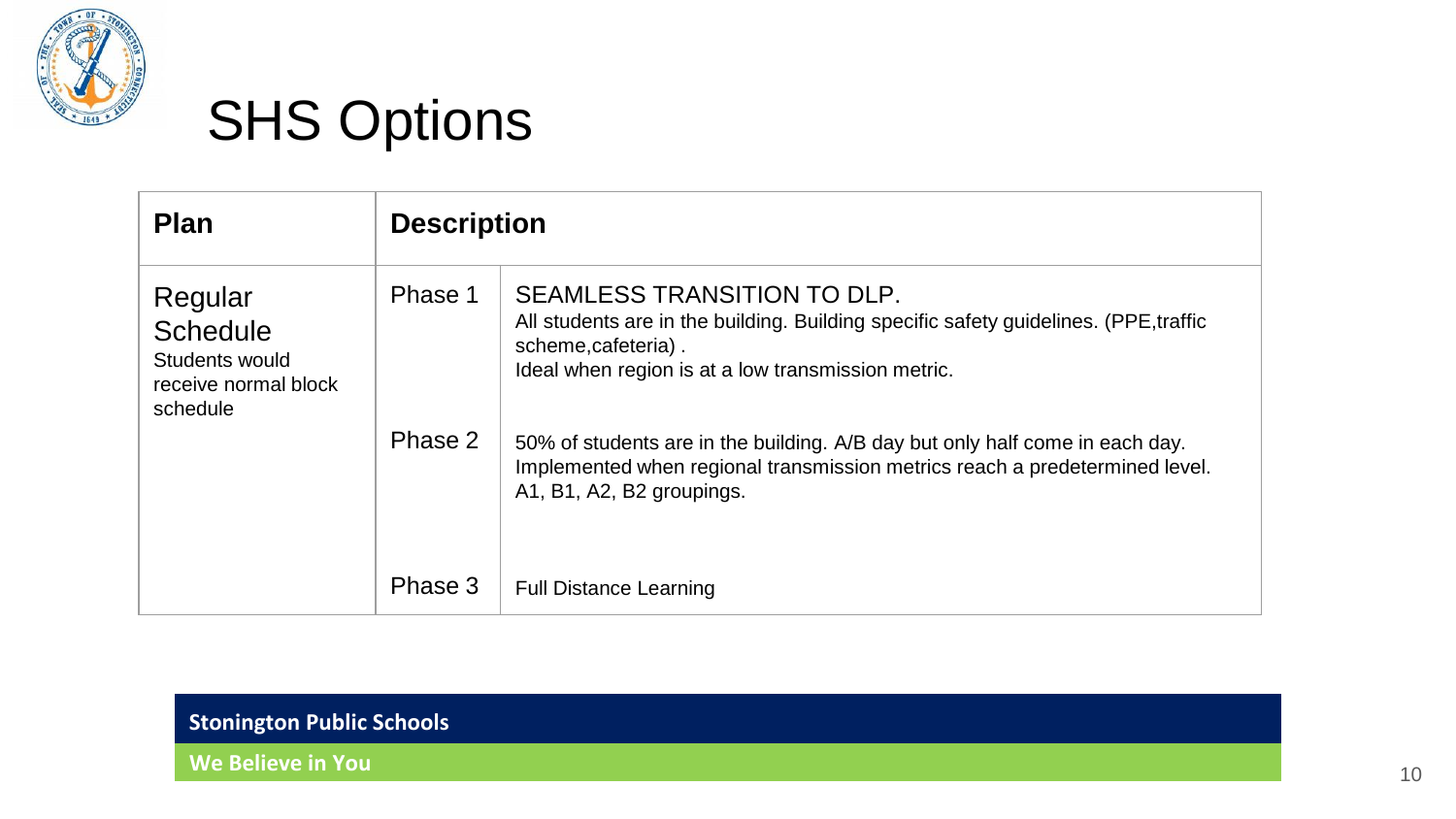

| <b>Plan</b> | <b>Description</b>                                                                                                                                                                           |                       |  |
|-------------|----------------------------------------------------------------------------------------------------------------------------------------------------------------------------------------------|-----------------------|--|
| 4x4 Block   | Students and Staff have less academic load each semester to manage. (e.g. student would have no<br>more than 4 courses to manage at one time. Students meet every day with the same teacher. |                       |  |
|             | Each semester is a full 1 Credit class                                                                                                                                                       |                       |  |
|             | 1st Sem                                                                                                                                                                                      | 2nd Sem               |  |
|             | Math                                                                                                                                                                                         | <b>Social Studies</b> |  |
|             | Science                                                                                                                                                                                      | English               |  |
|             | Spanish                                                                                                                                                                                      | PE/Health             |  |
|             | Elective                                                                                                                                                                                     | <b>Band</b>           |  |
|             | Elective Period could could be re-purposed: (SAT Prep, SEL, tutoring to mitigate known<br>disadvantages of the 4X4 schedule). Will require MOU with SEA.                                     |                       |  |

### **Stonington Public Schools**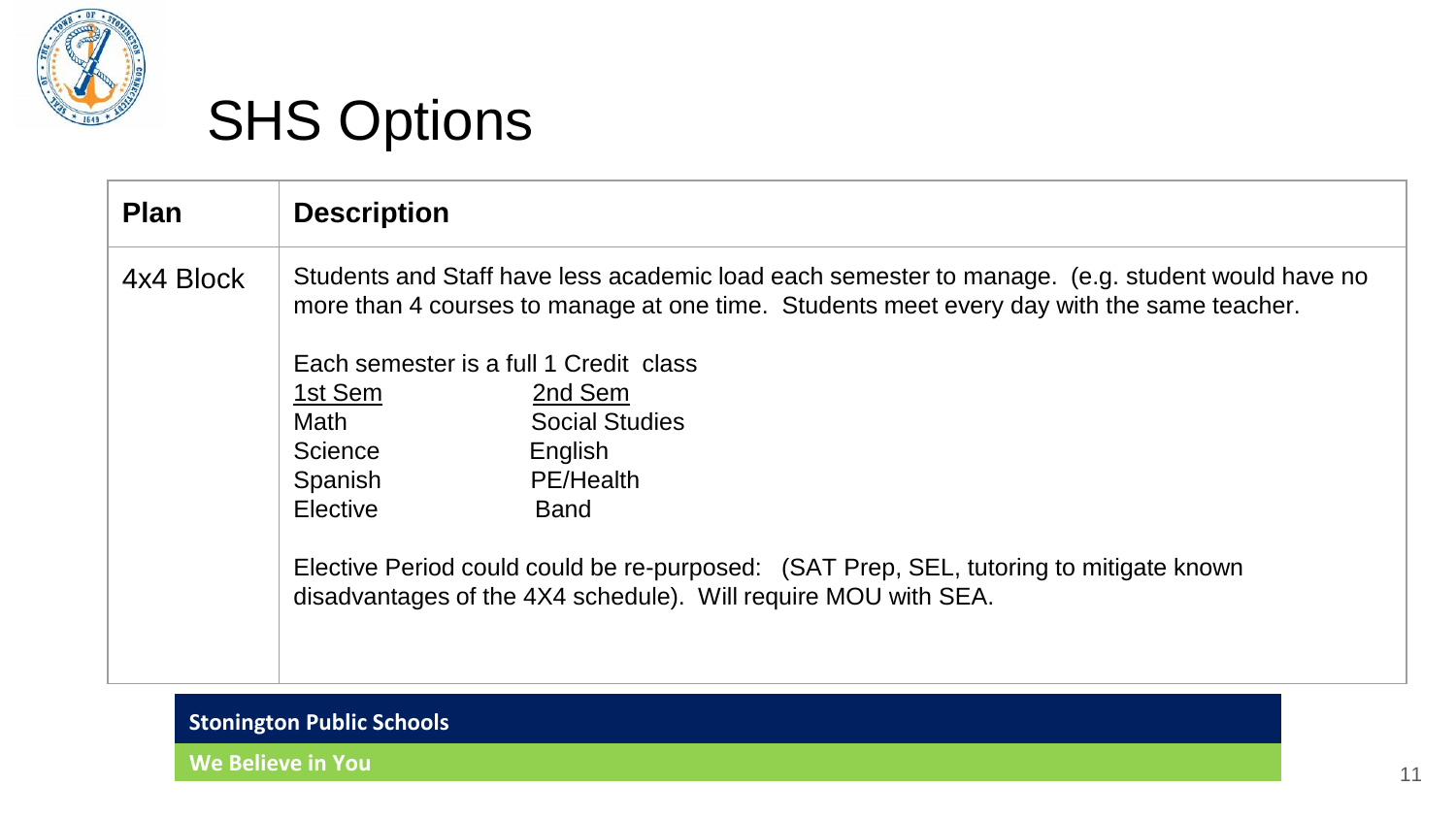# Impact on SHS policy and procedures

- Opportunities to minimize numbers of students this year.
	- Seniors can be offered Distance Learning option. (\*Requires BOE approval)
		- Waive the six required credits and only take courses that are required for graduation
			- **Must maintain four Carnegie Units for athletics**
		- Dual Enrollment Option for Seniors to attend CC and their credits count as our credits as well towards graduation.
		- Early Graduation
			- Those students who just need a few credits to graduate can frontload the first semester and graduate early (come back for graduation in June)
- Schoolwide protocols
	- Cafeteria- increased number of lunch blocks to maximize social distancing
	- Backpacks/Lockers- Students will not be using lockers. They will be allowed one backpack to be used throughout the day.

#### **Stonington Public Schools**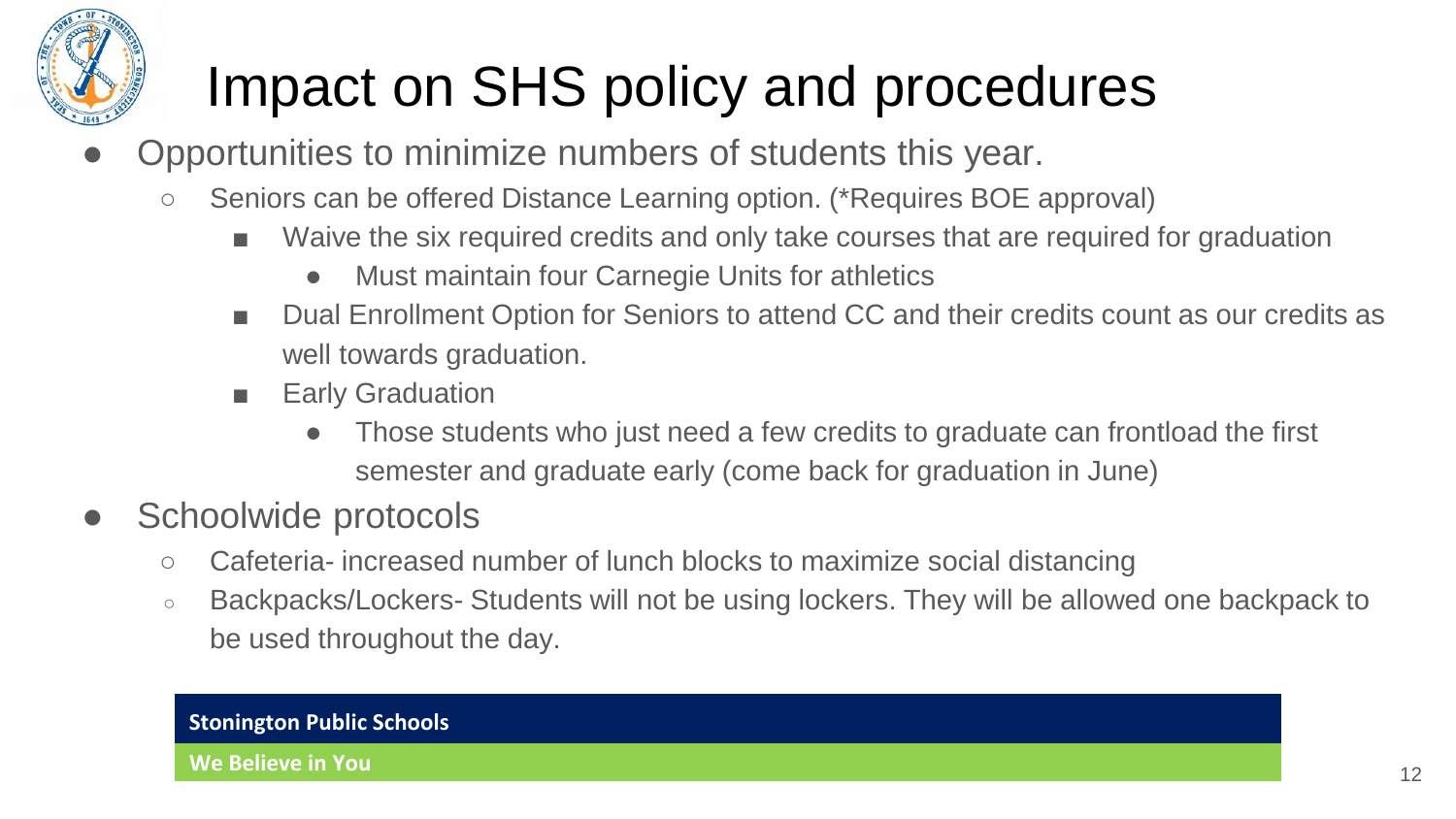

Cohorts - grouping students together into groups that remain mostly the same throughout the school day to limit the exposure, facilitate contact tracing, and reduce the number of students forced to quarantine as the result of a confirmed case.

A cohort would be between 18-23 students maintaining 3' social distancing with masks.Students will stay in their home room group for all 4 academic classes and other classes where feasible such as art and world language.

There would be some cohort mixing in band, chorus, and PE.

**Stonington Public Schools**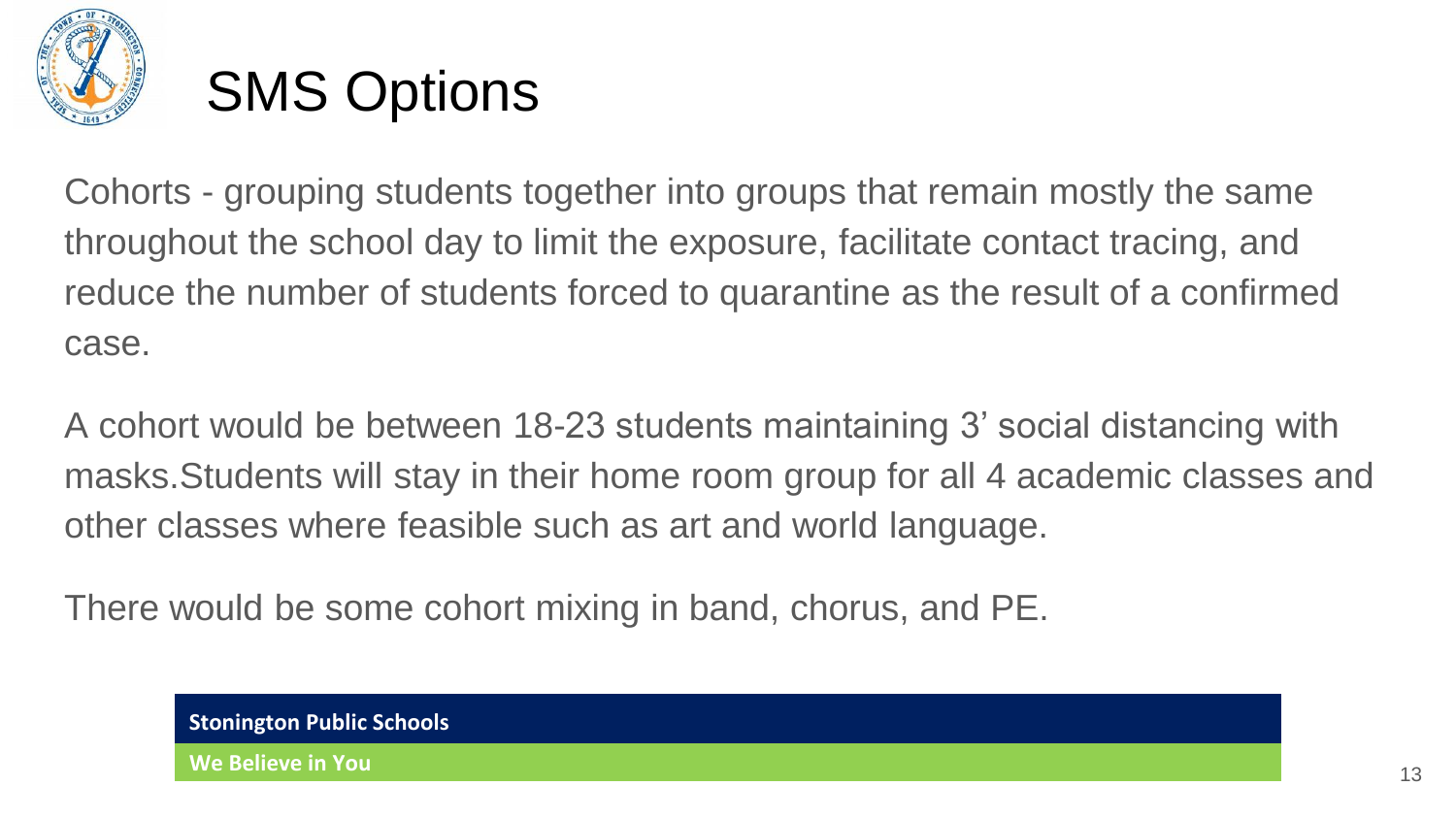

The school day schedule will be changed:

- No Encore classes will be scheduled this will allow the Survey classes like Band, Chorus, PE to still meet, but to have much smaller class sizes than last year about 24-36 students. The large classrooms for these groups will allow more effective social distancing.
- Students will stay in their home room for all academic classes and the teachers will switch rooms to teach each subject
- This schedule will be closely aligned with the new distance learning plan so that the class rosters and meeting times will be the same in or out.

#### **Stonington Public Schools**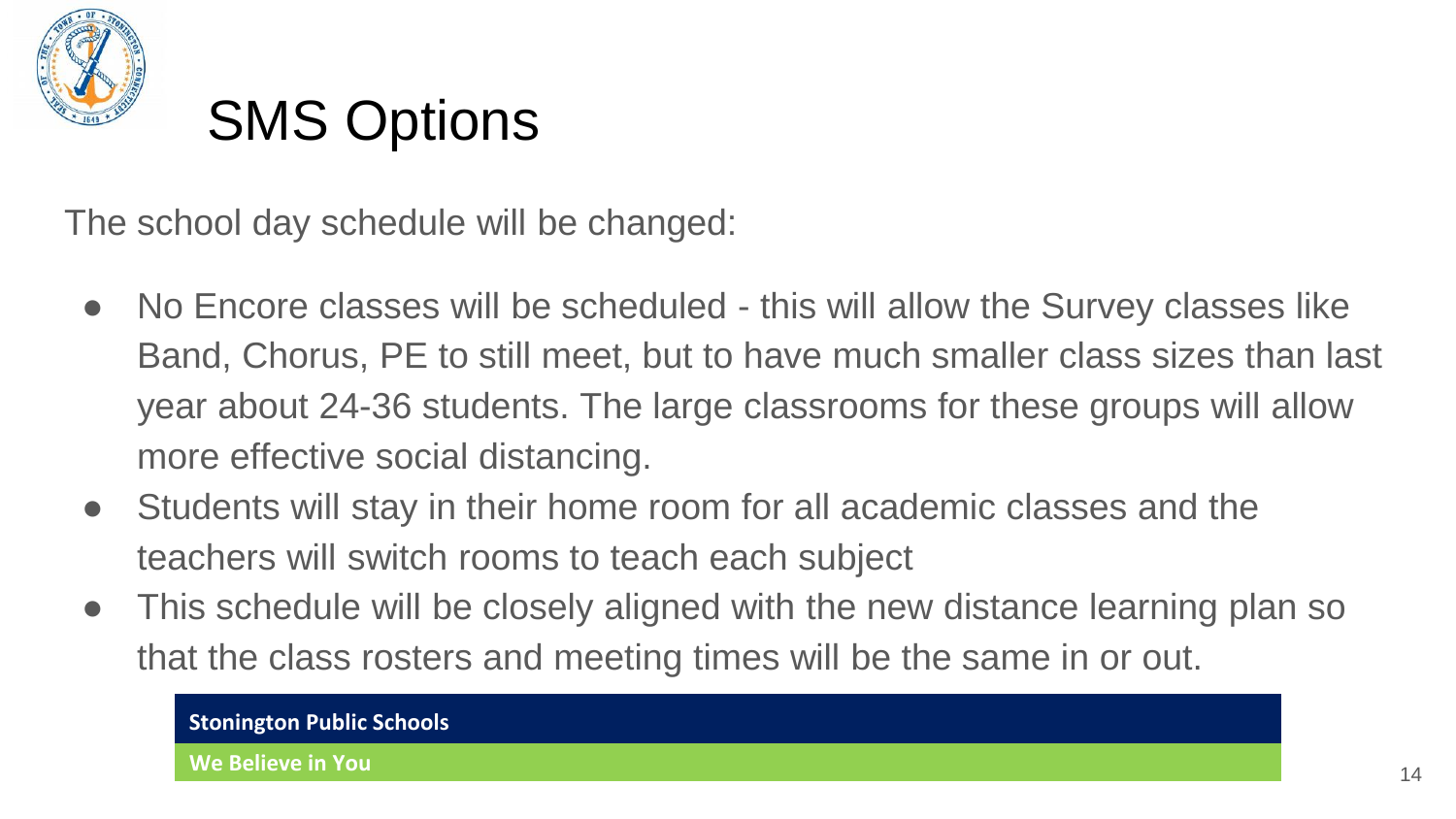

Traffic Patterns -

Student movement to classes such as Band, Chorus, PE, Art, and World Language will followed prescribed patterns. When possible students will traffic outside to music and PE classes to provide a "mask break"

Students will report directly to home room upon arrival in the morning. This will require additional paraprofessional hours for student supervision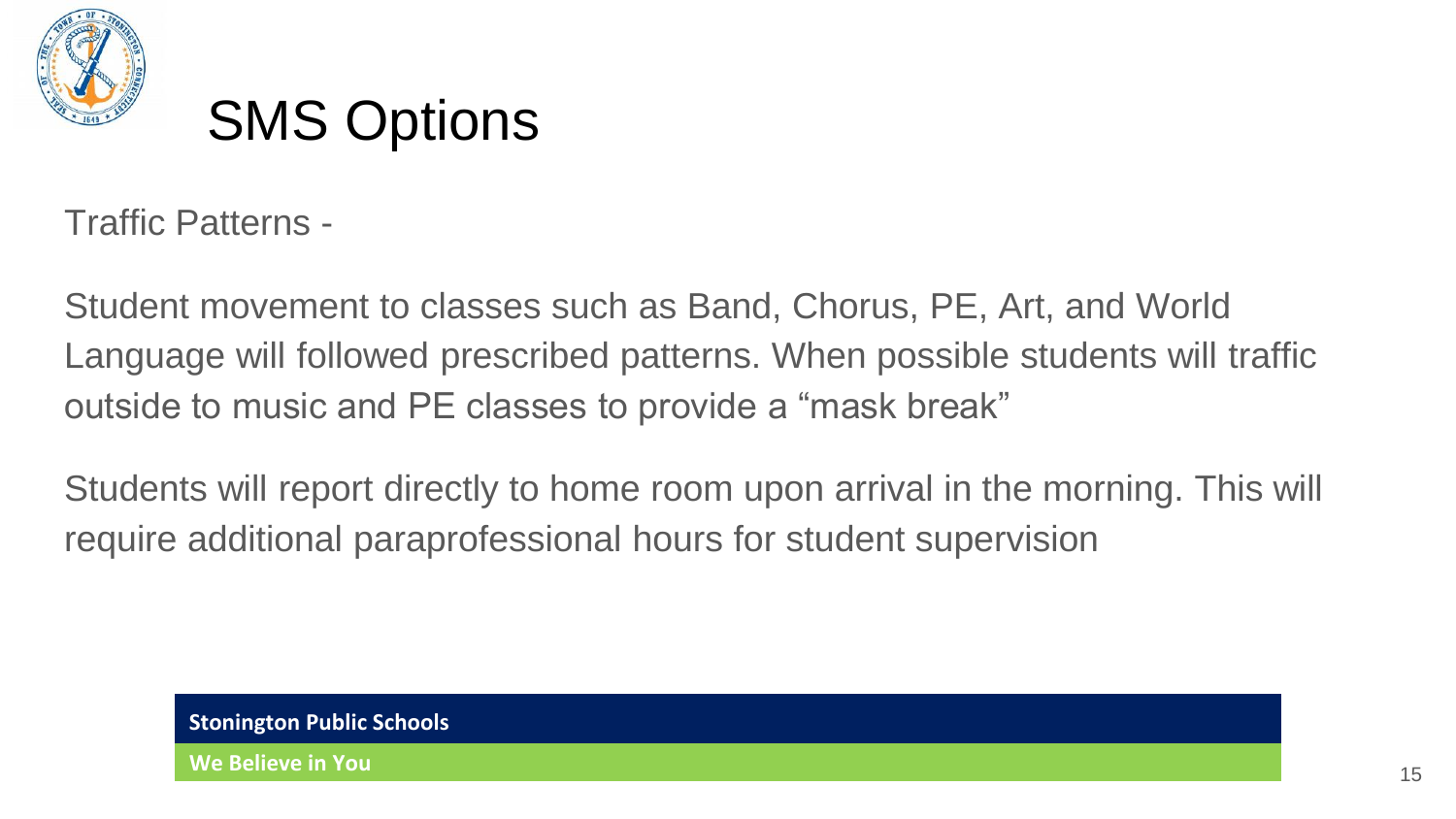

Lunches -

- Additional tables moved back from district office to increase the spacing of students
- Increase the number of lunch waves keep the number of students in the cafeteria to 90 students. This requires six lunches. The first lunch would have to start at 10 AM and lunch would be served over more than three hours each day
- Options include multi-locations lunches in larger spaces cafe, LMC, Gym or lunches in classrooms

#### **Stonington Public Schools**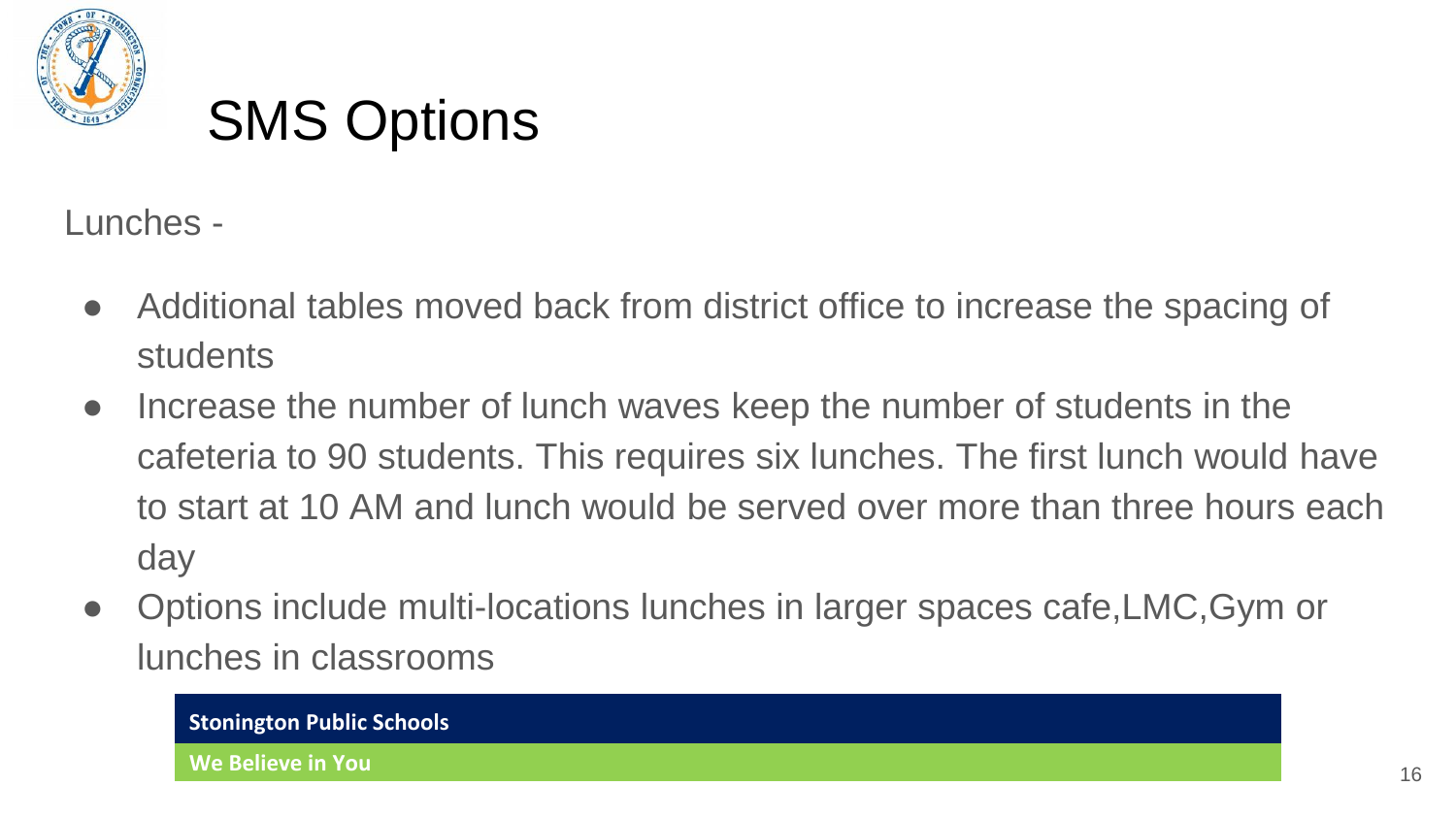

### Elementary Options

| <b>Plan</b>                                                                | <b>Description</b>                                                                                                                                      |
|----------------------------------------------------------------------------|---------------------------------------------------------------------------------------------------------------------------------------------------------|
| <b>Regular Schedule</b><br>with focus on creating "cohort"<br>of students" | Desks $@3'$ apart would allow for 20 students per class with other<br>furniture removed                                                                 |
|                                                                            | Students only leave classrooms for the bathroom and for recess and to<br>pick up lunches (if needed), and related services.                             |
| (Following the AAP guidelines)                                             | Staff/Teachers switch classrooms (if needed) while students stay in<br>classroom.                                                                       |
|                                                                            | Subject area teachers would need to travel to classrooms. (Gr. 4 math)<br>teacher teaches math in the Gr. 4 ELA homeroom to that cohort of<br>students) |
|                                                                            | Special Area teachers would travel to classrooms on revised schedule.                                                                                   |

#### **Stonington Public Schools**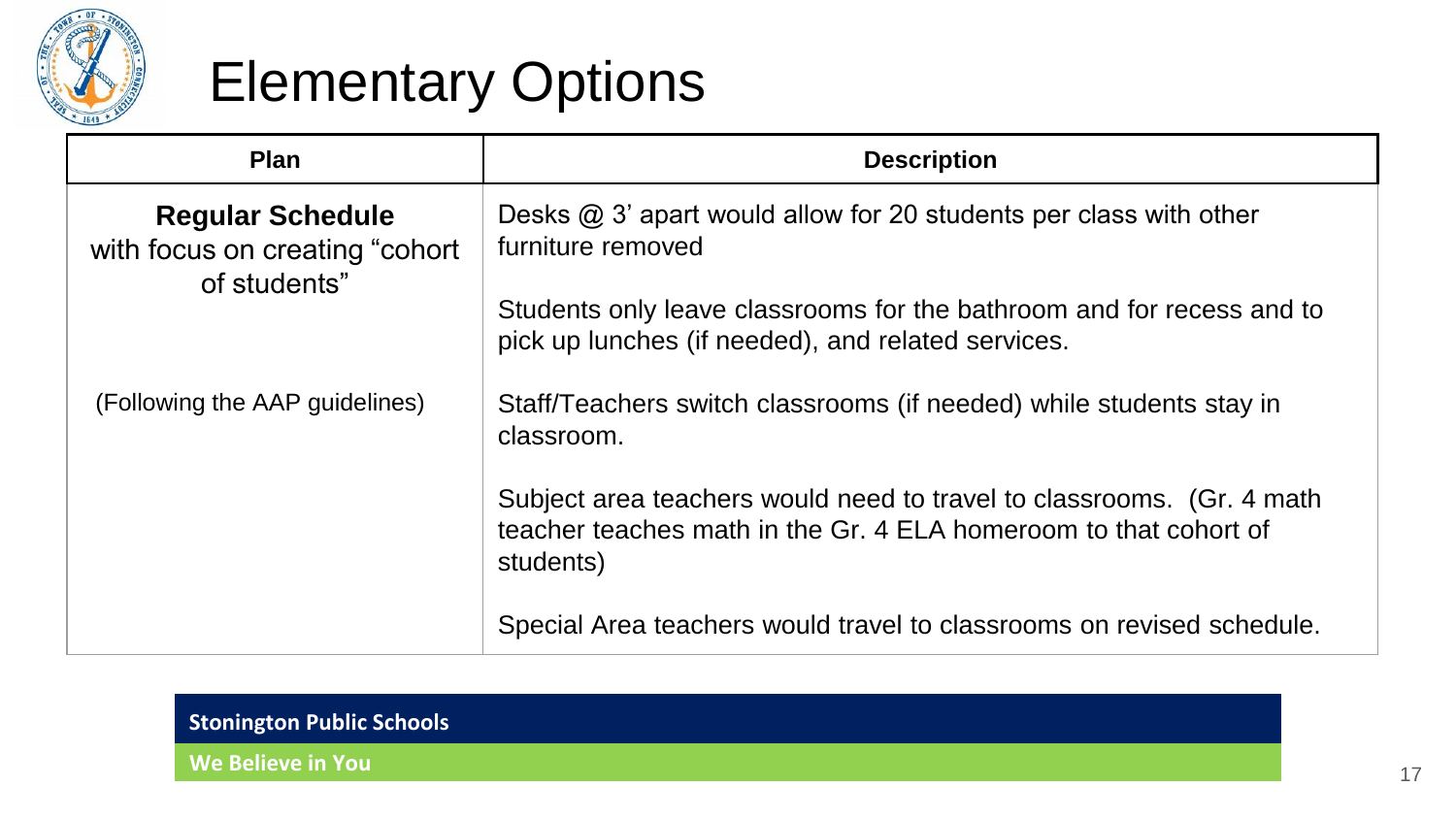

# Elementary Options

| <b>Plan</b>                        | <b>Description</b>                                                                         |
|------------------------------------|--------------------------------------------------------------------------------------------|
| <b>Small Group Cohort Option</b>   | Desks 6' apart would allow 10 - 12 students per classroom<br>with other furniture removed. |
| PreK-3 at elementary school sites  |                                                                                            |
| Gr. 4 & 5 In school at alternative | Requires each classroom to be split into 2 classrooms.                                     |
| sites                              | Grades 4 & 5 would be moved to alternative sites due to<br>space restrictions.             |
| (*Following CDC guidelines)        | Additional staffing would be required to supervise students in<br>reduced classes.         |
|                                    |                                                                                            |

**Stonington Public Schools**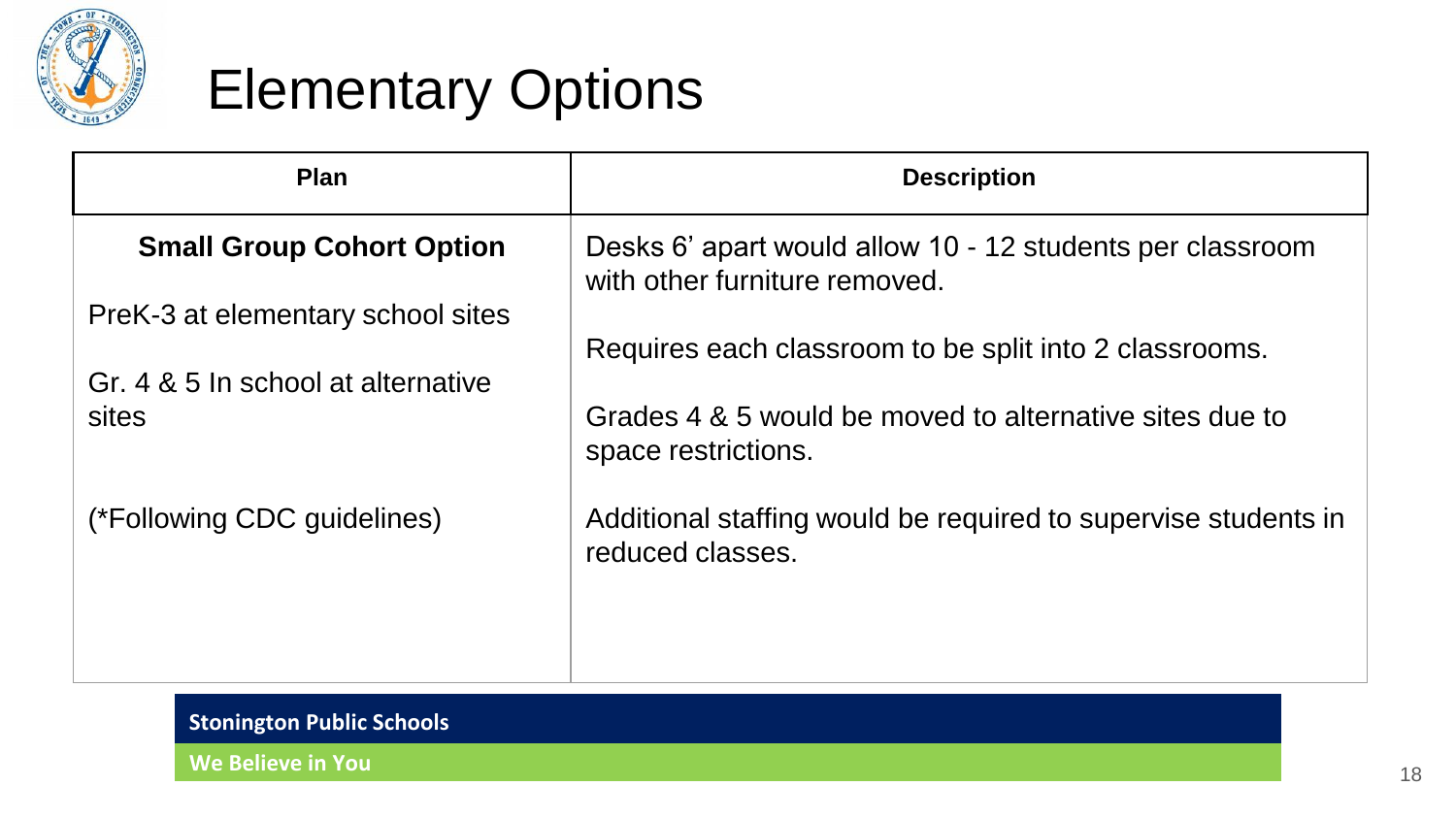

### Impact on Elementary Policy and Procedures:

- Special Area classes take place in general classrooms. Consider rotation on a 6-8 week (for most grade levels) to minimize exposure.
- Students would have their own supplies at desks, eliminating sharing of items.
- K 2: Consider masks only for transitions and when 3' can not be maintained OR hats w/shields for younger learners.
- Lunch in classrooms or small group cohorts in the lunchroom.
- Recess would take place outside but students would be assigned to locations and remain within their cohorts.
- Student arrival and dismissal procedures would be revised and additional staffing required.
- Protocols for hallways, bathrooms, transitioning in and out of building, etc.

#### **Stonington Public Schools**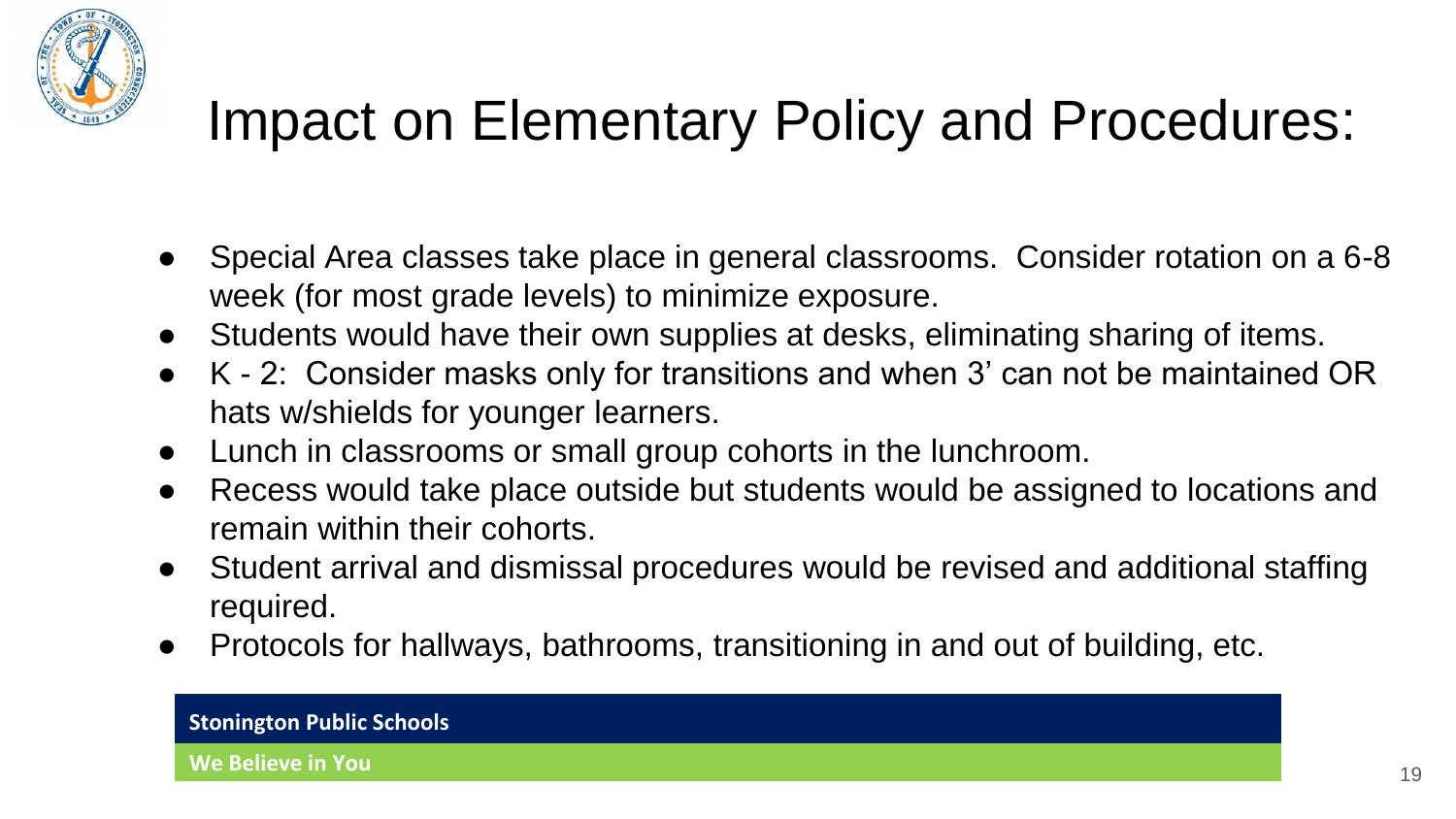

# Special Education Impacts

- **Least Restrictive Environment and Time with Non-Disabled Peers** requirements (federal) outweigh cohort requirements
- Students with IEPs will have access to special education and related services classrooms/staff, as dictated by the IEP
- Special/Additional PPE considerations being given to these smaller spaces
- Early Childhood Office and State Dept of Ed are attempting to coordinate to provide greater guidance on best PPE practices for Prek age students
- Current guidance is that special ed parents who opt to keep their child at home, will constitute a change in placement, PPTs will need to be convened to design a revised plan for these students

**Stonington Public Schools**